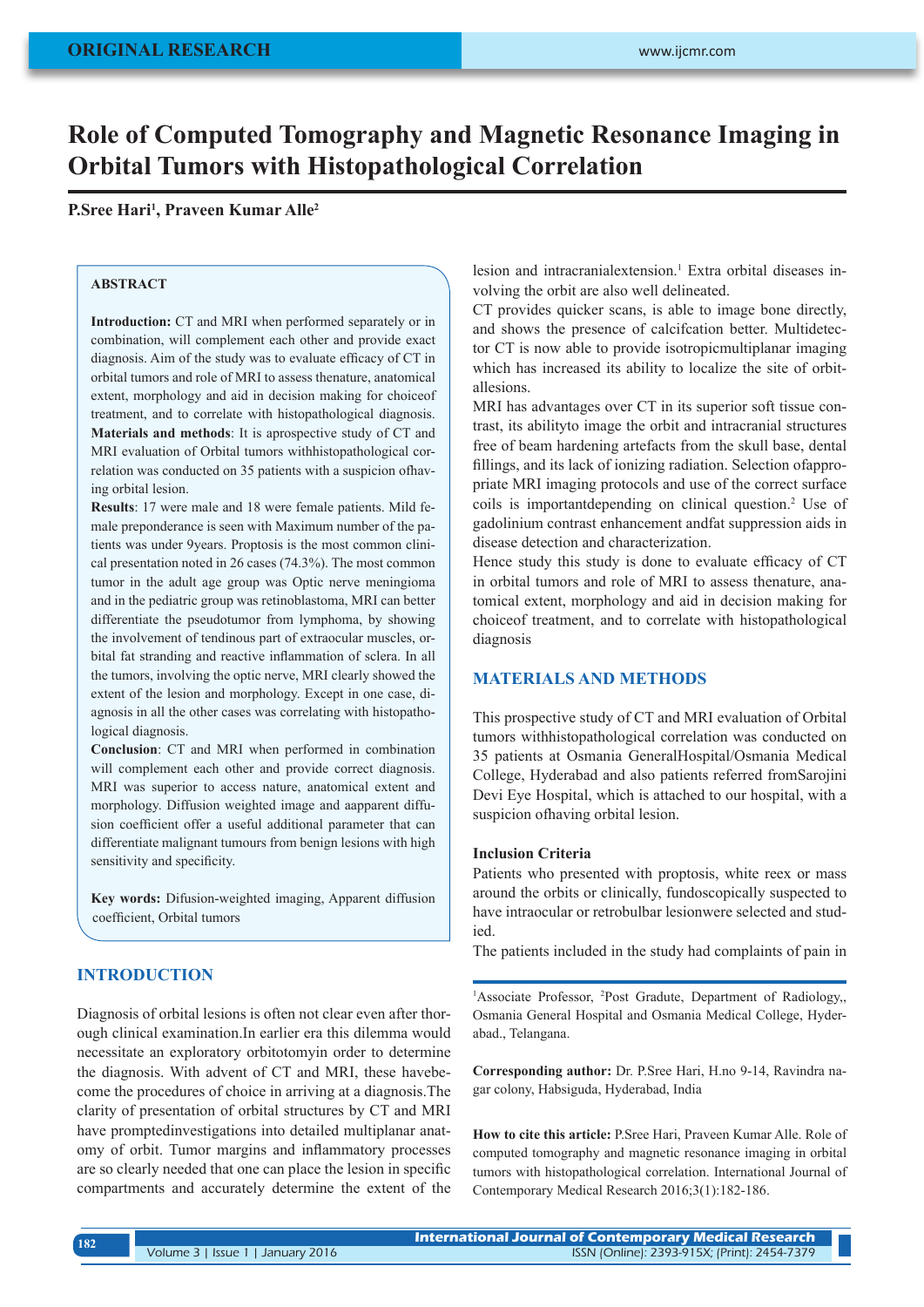#### the eye, redness

of eye, proptosis, white reex and restriction of ocular movements.

#### **Exclusion Criteria**

Patients with recent history of trauma, patients with presence of foreign body,patients with claustrophobia and patients having metal implants are excludedfrom the study.

A detailed history was taken from each patient followed by clinical examination and findings were tabulated. Basic investigations like blood and urine analysiswere done in all patients.

#### **Patient Preparation**

All patients were advised at least three hours of fasting prior to the examination,Children who were not cooperative were sedated by giving oral Phenerganor IV diazepam.

A thorough clinical examination was done with particular attention to thelesion in orbit.

Contrast studies performed by injecting 60% or 76% Urograffin calculatedat a dose of 300mg/kg body weight as a single bolus injection.

#### **Imaging**

Computed Tomography imaging was performed and following were used.Kilovoltage 120kv, Tube current 150Ma axial and coronal thin sections of 3mmslice thickness with no interslice gap were taken, FOV 25cm, matrix 512 \_ 512. Omnipaque contrast media was for contrast enhanced scans. MRI was performed on a 1.5 Tesla electromagnet (GE Company). The primarypulse sequences included T1 and T2WI using spin echo and gradient echo techniques.T1 weighted images were obtained with a TR of 600 msec. and TE of30msec. T2W1 were obtained with a TR of 2740msec. and TE of 85msec. Imageswere obtained with a multislice technique using a slice thickness of 5mm, interslicegap of 6mm, FOV of 220 240mm and a matrix size of 512 \_ 512.

## **MRI Orbit Protocol**

- Coronal STIR Orbits
- Coronal T2/T1 Fat Saturated Orbits
- Axial T2 Fat Saturated Orbits
- Axial T1 Orbits
- Sagittal T2 Fat Sat orbits (Parallel to optic nerve)

## **POST CONTRAST \MRI Orbit Protocol"**

- POST axial T1 Brain
- POST coronal T1 Fat Sat
- POST axial T1 Orbits

Majority of these patients underwent surgery and their histopathology reportwas taken. The imaging morphology was correlated with histopathological features.

#### **Image Analysis**

On the basis of involvement of globe, intraconal or extra-

conal or arising frommuscle/ from orbital wall, expansion of bony orbit, destruction of bone, calcifcation,attenuation, extension of the lesion and enhancement, the tumors arecharacterized.

# **RESULTS**

The study Role of Computed Tomography and Magnetic ResonanceImaging in the evaluation of Orbital tumors with histopathological correlationwas conducted on 35 patients.

of 35 patients, 17 were male and 18 were female. Slight female preponderance is seen in my study. Age of patients range from 2 years to 70 years. More number of patients lie in 0-9 year group than in any other age group.

Out of 35 cases, most common tumor in the adult age group was Optic nerve Meningioma (6 cases), followed by Pseudotumor (4 cases), cavernous hemangioma (2 cases), lymphoma (2 cases), Vascular malformations (2 cases), frontal mucocele (1 case, which is mimicking like a primary orbital

| Age                               | <b>Males</b>   | <b>Females</b> |  |
|-----------------------------------|----------------|----------------|--|
| $0 - 9$                           |                |                |  |
| $10-19$                           | 3              |                |  |
| 20-29                             |                |                |  |
| 30-39                             |                | 5              |  |
| 40-49                             | 2              | 2              |  |
| 50-59                             |                |                |  |
| 60-69                             | $\mathfrak{D}$ |                |  |
| 70-79                             |                |                |  |
| Table-1: Demographic distribution |                |                |  |

| <b>Diagnosis</b>              | <b>Number of Cases</b> |  |  |
|-------------------------------|------------------------|--|--|
| Cavernous Hemangioma          | 2                      |  |  |
| Retinoblastoma                | 4                      |  |  |
| Capillary Hemangioma          | 3                      |  |  |
| Pseudotumor                   | 4                      |  |  |
| Lymphoma                      | $\overline{2}$         |  |  |
| Epidermoid                    | 1                      |  |  |
| Optic Nerve Meningioma        | 6                      |  |  |
| <b>Optic Nerve Glioma</b>     | 3                      |  |  |
| Schwannoma                    | 1                      |  |  |
| Rhabdomyosarcoma              | 3                      |  |  |
| Venolymphatic Malformation    | $\overline{2}$         |  |  |
| Metastasis                    | 1                      |  |  |
| Mucocele                      | 1                      |  |  |
| Melanoma of Choroid           |                        |  |  |
| Lacrimal gland tumor          | 1                      |  |  |
| <b>Clinical Picture</b>       |                        |  |  |
| Proptosis                     | 26                     |  |  |
| Defective Vision              | 20                     |  |  |
| Diplopia                      | 4                      |  |  |
| Motility Disturbance          | 5                      |  |  |
| Pain                          | 11                     |  |  |
| Signs of Inflammation         | 9                      |  |  |
| White Reflex                  | 4                      |  |  |
| Table-2: CT and MRI Diagnosis |                        |  |  |

**International Journal of Contemporary Medical Research**  ISSN (Online): 2393-915X; (Print): 2454-7379 Volume 3 | Issue 1 | January 2016 **<sup>183</sup>**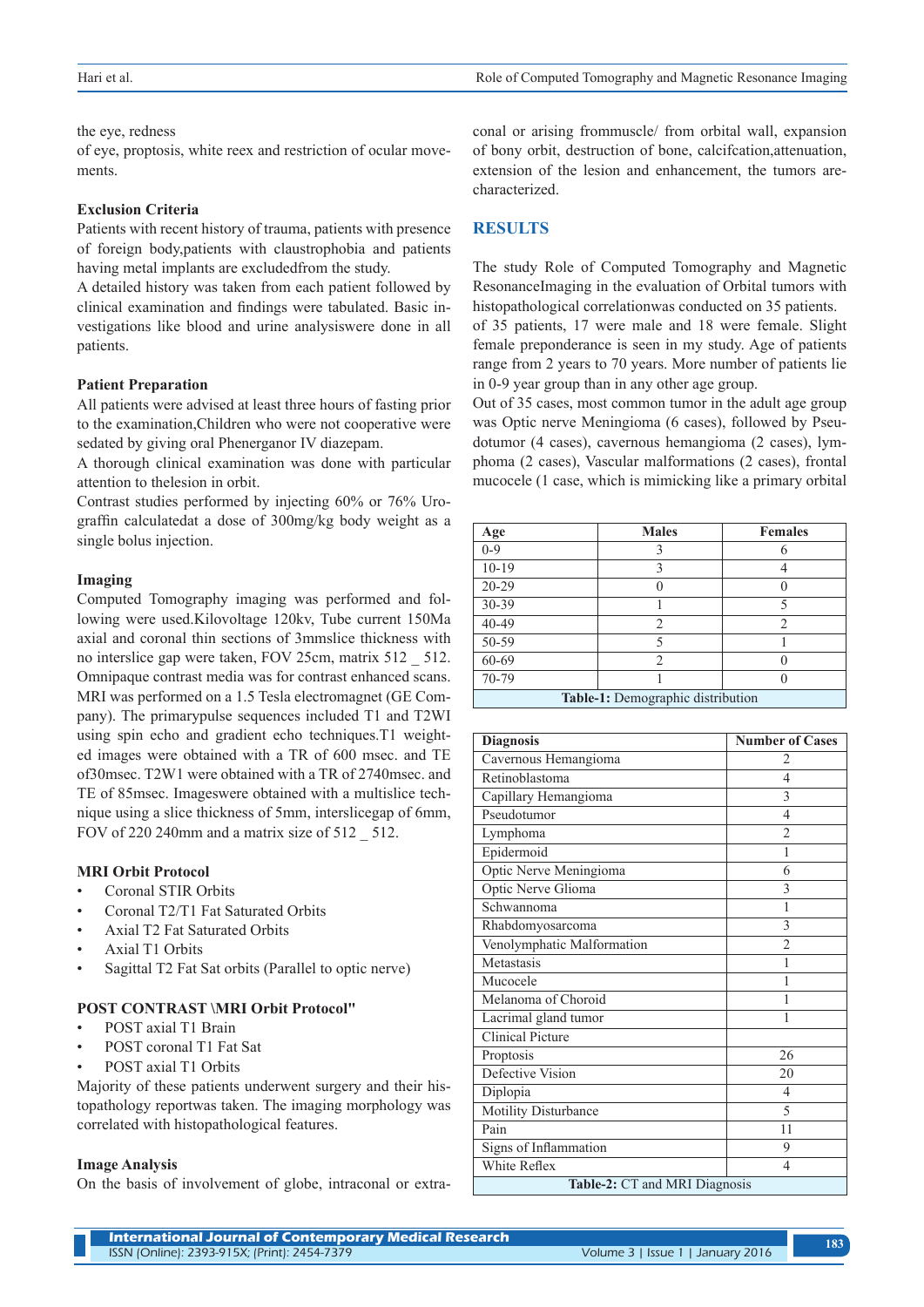|                                            | <b>Benign</b>            | Malignant |  |  |
|--------------------------------------------|--------------------------|-----------|--|--|
| Extraocular Muslce Involvement             |                          |           |  |  |
| Present                                    | 7                        | 6         |  |  |
| Absent                                     | 16                       | 6         |  |  |
| Optic Nerve Involvement                    |                          |           |  |  |
| Present                                    | 9                        |           |  |  |
| Absent                                     | 14                       | 5         |  |  |
| <b>Bone Changes</b>                        |                          |           |  |  |
| Present                                    | $\mathfrak{D}_{1}^{(1)}$ | 5         |  |  |
| Absent                                     | 21                       |           |  |  |
| Calcification                              |                          |           |  |  |
| Present                                    | $\mathfrak{D}_{1}^{(1)}$ | 4         |  |  |
| Absent                                     | 21                       | 8         |  |  |
| <b>Table-3:</b> Involvement of other sites |                          |           |  |  |



**Figure-1:** Location of tumor



**Figure-2:** Contrast Enhancement

tumor, resulting in severe proptosis), malignant melanoma of choroid(1 case), lacrimal gland mixedtumor(1 case) and 1 case of schwannoma. In the paediatric age group, cases with Retinoblastoma (4 cases) were maximum in number followed by capillaryhemangioma (3 cases), optic nerve gliomas(3 cases), Rhabdomyosarcomas (3 cases), 1 case of epidemoid and 1 case of orbital metastasis fromEwing's sarcoma of left tibia. Majority of the patients (26 patients) presented with proptosis

Out of 35 cases, 23 cases were of benign tumors and 12 cases were of malignant tumors.In benign cases, 6 cases were extraconal, 11 cases were intraconal and 6 cases were both

intraconal and extraconal in location. In malignant cases, 2 cases wereextraconal, 4 cases were intraconal and 6 cases were both intraconal andextraconal in location.

9 cases with benign lesions, 7 cases with malignant lesions are showing optic nerve involvement. Bone changes are observed in 2 cases with benign tumors and in 5 cases with malignanttumors.

7 cases with benign lesions, 6 cases with malignant lesions are showing extraocular muscle involvement. Calci\_cation is observed in 4 cases with malignant lesions, 2 cases withbenign lesions. All cases with malignant tumors, 20 cases with benign tumors show Contrast enhancement.

## **DISCUSSION**

Wide varieties of tumors are known to occur in the orbit. Vascular, lymphoid, nervous, and mesenchymal structures are all normally found within the orbit and may give rise to primary orbital tumors. Primary lacrimal gland tumors of lymphoid and epithelial cell origin also cause orbital masslesions.Orbital tumors are comparatively rare, constituting only about one percent of the cases among the patients admitted to the eye departments.

The study was done on 35 patients of whom contrast was given in 34. Orbital tumors were analyzed based on clinical, ophthalmologic and Computed tomography, Magnetic resonance imaging. Patients presented with proptosis, suspected to have orbital mass were included in the study. Surgery was done in required patients and correlated with histopathological diagnosis.

In our study, the age group of patients ranges from 2 to 70 years. 17 were male and 18 were female patients. Mild female preponderance is seen in my study. More number of patients lie in 0-9 year group than in any other age group. Proptosis is the most common clinical presentation observed in 26 cases. This is comparable to the study of Simona Dunarintu et al<sup>3</sup> in which exophthalmia was the most important clinical symptom found in 95 cases (62.91%) also correlates with previous studies.<sup>4</sup>

The most common tumor in the adult age group in our study was Optic nerve meningioma (6 cases), with a female to male ratio 3:2. The age range is 30-40 years. All of the patients underwent surgery. One case showed peripheral calcification. This is comparable to the study of Wilson and Grossniklaus<sup>5</sup>, reviewed around 4,563 cases of orbital lesions and the most common tumor in their study was meningioma followed by cavernous hemangioma, lymphoma. Simona Dunarintu et al<sup>3</sup> studied 151 patients with age between 1-82 years. They classified of the orbital tumors into primitive orbital tumors 114 (75.49%), propagated secondary orbital tumors 33(21.95%) and secondary metastatic orbital tumors 4 (2.64%). The most frequent histopathological type of primitive orbital tumors in their study was meningiomas (14.56%).

We have encountered 4 cases of Pseudotumor, patients of the age above 50 years with female to male ratio 1:3. One case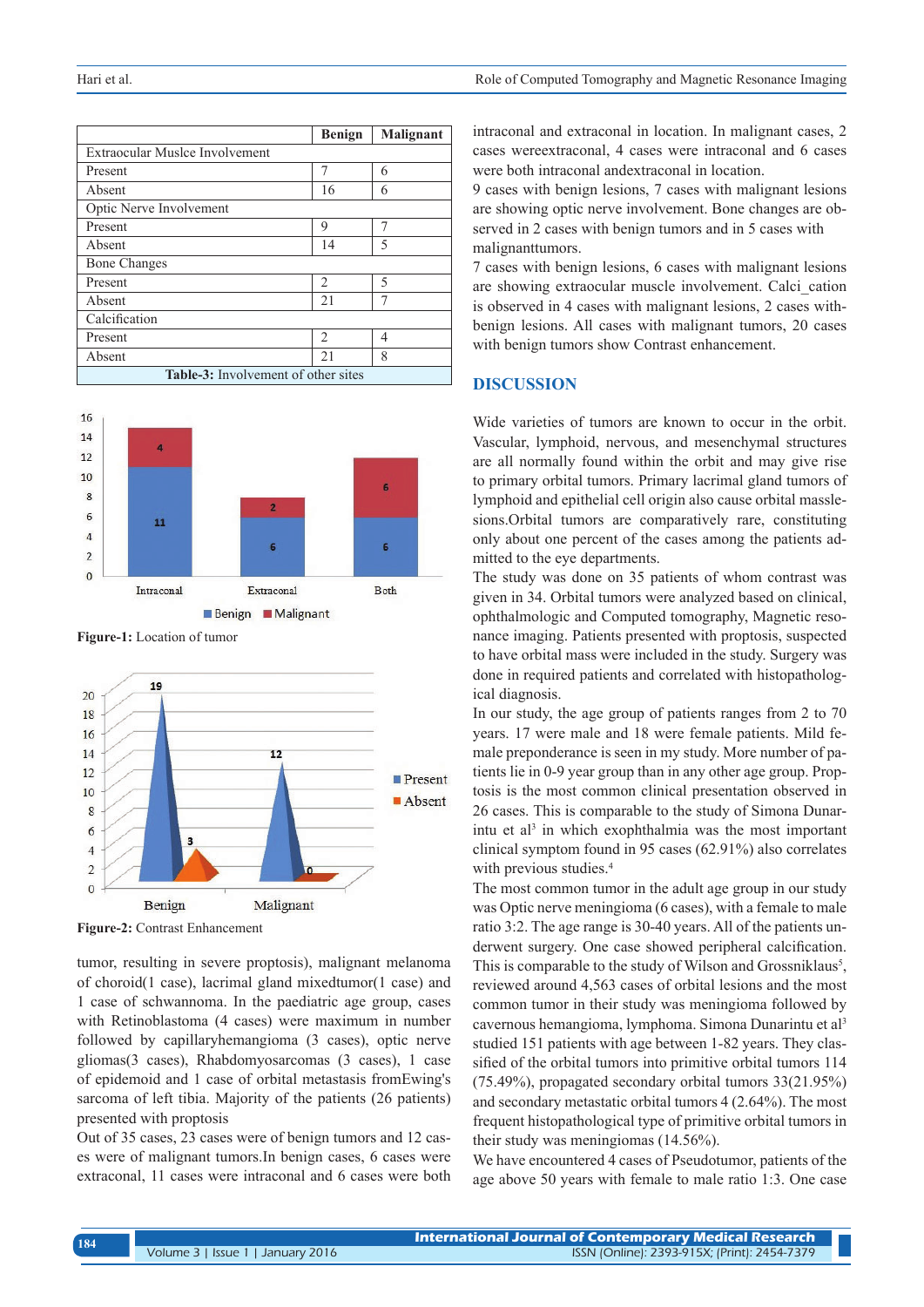had history of trauma and three cases are of idiopathic etiology. All the four cases showed involvement of extraocular muscles with its tendinous part and orbital fat stranding. This is supported by Guy J. Ben Simon et al.<sup>6</sup> study that orbital fat involvement and fat stranding was noticed only in inflammatory lesions. Diffusion weighted imaging has an important role in differentiating between inflammatory and malignant lesions. Diffusion restriction is usually seen in malignant lesions but not seen in inflammatory lesions. One case of Pseudotumor is showing restriction on diffusion weighted imaging. This is correlated with the study done by Roshdy N et al.7 For one case, we performed ultrasound guided FNAC which is in favor of pseudotumor. All patients responded good with steroids and were in continuous follow up.

Cavernous hemangioma was diagnosed in two male patients with age between 45 to 50 years. The study by Alfred and Char et al<sup>8</sup> found that  $70\%$  of their patients with cavernous hemangiomas were women with a mean age of 41 years at the time of diagnosis. Our cases showed no restriction on diffusion weighted imaging in both the cases. This is in contradiction to the study done by Roshdy N et al<sup>7</sup> (2010) in which they noticed diffusion restriction in one case.

One case of lymphoma was diagnosed in male patient of age 50 years. The patient underwent surgery and was advised chemotherapy. Imaging showed round lobulated mass, molding to adjacent structures, and a wedge shaped enlargement of the lacrimal gland. Both of them were isointense on T2 WI. This is supported by the study done by Polito et al.<sup>9</sup> One case of Lymphoma misdiagnosed as Pseudotumor on imaging which was showing restriction on diffusion weighted imaging.

One case of schwannoma was diagnosed in a 17 year female patient, and showed bone remodeling which is better depicted on CT. MRI clearly delineated superior rectus muscle separate from the lesion.Two cases of venolymphatic malformations were diagnosed in 30- 35 year females which is uncommon in this age group. One patient had both superficial and deep components. She had recurrence because of presence of both the components. This is supported by the study done by Root man et al.<sup>10</sup>

One case of frontal mucocele was diagnosed in a 70 year male with proptosis mimicking orbital tumor. Sinus expansion was noted and signal is hyperintense on T1, isointense on T2 WI due to mucinous content. This is the only case of para orbital mass extending into orbit which we have come across. One case of malignant melanoma of choroid was diagnosed in 48 year female which is hyperintense on T1, hypointense on T2WI. One case of lacrimal mass diagnosed as mucoepidermoid carcinoma based on calcifications and bony changes later proven to be mixed malignant tumor on histopathology.

Among pediatrictumors, most common tumor was retinoblastoma. 4 cases were seen in patients with age less than 5 years. This finding is identical to the study done by SushmaVashisht et al.<sup>11</sup> One case showed bilateral involvement,

one case showed infiltration of optic nerve and extension up to suprasellar region, two cases are unilateral in presentation. All of these showed calcification, a unique feature of retinoblastoma, and are depicted well on CT. The extent of Optic Nerve Involvement is better demonstrated on MRI.

Three cases of capillary hemangioma were diagnosed in female children of age below 10 years. After a period of observation, two of them showed gradual regression of the tumor. One case lost follow up. Three cases of rhabdomyosarcoma were diagnosed in patients of age between 4 and 12 years with female to male ratio 2:1. Bone involvement was noticed in all cases.

Optic nerve gliomas diagnosed in 3 male children of age below 10 years. Histopathology revealed grade 1 stage in two cases and grade 2 stage in one case. One case of epidermoid cyst of lateral orbital wall detected in a 11 year old boy. It is showing restricted diffusion on DWI. One case of metastasis from Ewing's sarcoma of tibia detected in 11 year old female. Bone destruction with intracranial extension is observed with large soft tissue component.

Out of 35, 23 cases were benign, in which 19 cases did not show restriction on DWI. 12 cases were malignant and all of them showed restriction. This is identical to the study done by Roshdy N et al<sup>7</sup>, who studied twenty patients with orbital soft tissue masses. Histopathologically, 14 cases had benign lesions whereas the remaining six had malignant lesions. On DWIs, 57% of benign lesions appeared hypointense indicating free diffusion. All (100%) malignant tumors appeared hyperintense indicating restricted diffusion and showed low ADC values.

## **CONCLUSION**

In our study the age group includes from 2 to 70 years. 17 were male and 18 were female patients. Mild female preponderance is seen in my study. Maximum number of the patients was under 9 years. Proptosis is the most common clinical presentation noted in 26 cases (74.3%). The most common tumor in the adult age group was Optic nerve meningioma and in the pediatric group was retinoblastoma, MRI can better differentiate the pseudotumor from lymphoma, by showing the involvement of tendinous part of extraocular muscles, orbital fat stranding and reactive inflammation of sclera. In all the tumors, involving the optic nerve, MRI clearly showed the extent of the lesion and morphology. Except in one case, diagnosis in all the other cases was correlating with histopathological diagnosis. DWI (difusion-weighted imaging) and ADC offer a useful, reliable, safe and non-invasive imaging parameter that can be used for the differentiation of malignant tumors from benign lesions with high sensitivity and specificity.

## **REFERENCES**

1. Dubey RB, Tara NP and Sisodiyer KN. Computed to-